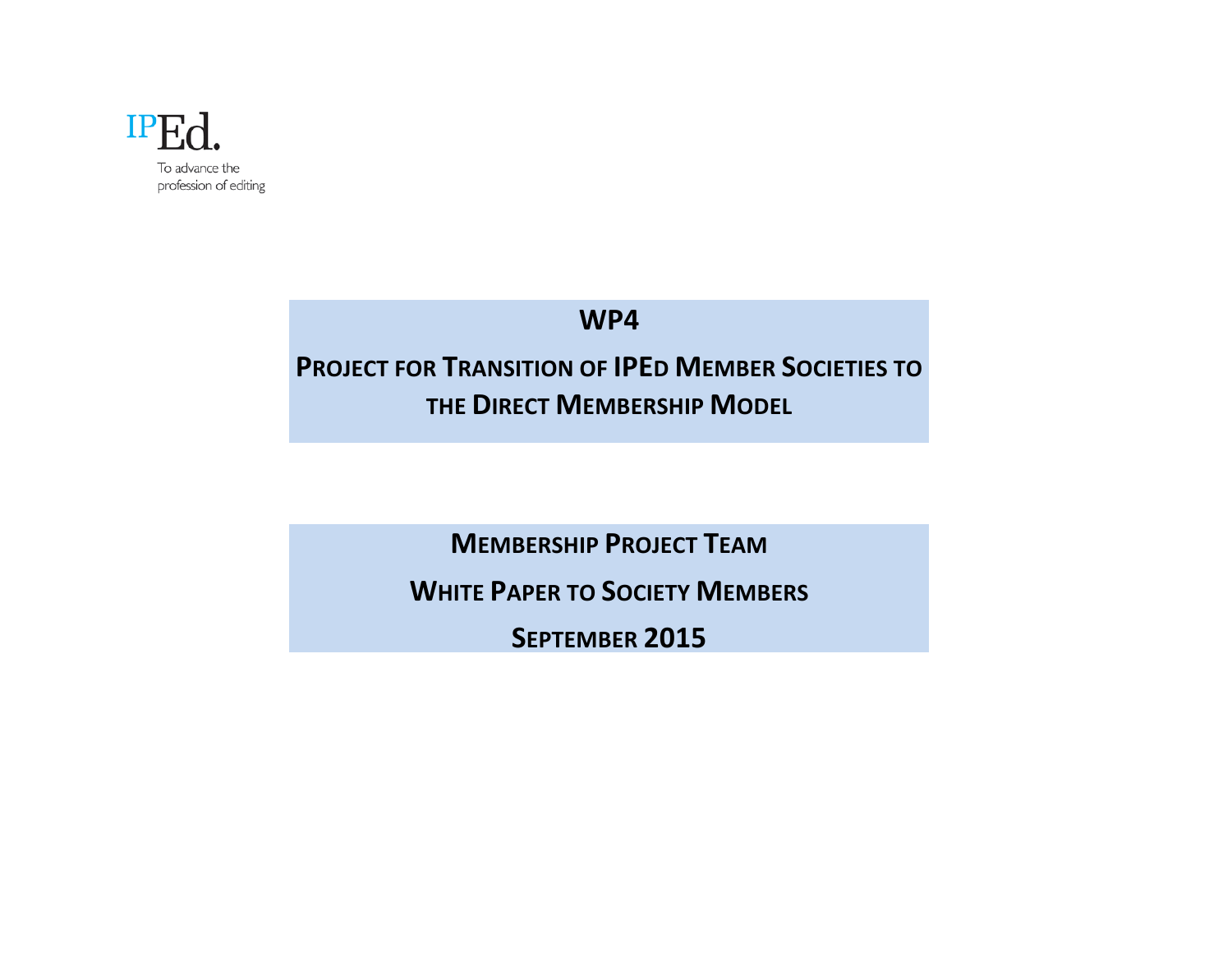

### **White Paper, Proposed Membership Structure**

#### To be read in conjunction with Membership Issues Paper

#### **Executive summary**

The Membership project team was set up to:

- define and develop national membership categories, fees and benefits, including a national freelance register (or editorial services directory), branch involvement in application approvals and other operational matters related to membership
- achieve consensus agreement between the societies, and with IPEd Council, as to the membership structure, fee levels and benefits, taking into consideration the various, and sometimes conflicting, feedback received on the preceding Green Papers
- achieve fairness for both small and large societies
- provide sufficient income for IPEd to achieve its objectives
- minimise administrative complexity where possible.

The team held 14 meetings by teleconference between May 2014 and August 2015. It considered questions raised through the 2013 'Membership and shared functions' discussion paper, questions raised subsequent to the November 2013 vote, and feedback received in response to earlier drafts of the proposed membership structure and policy. It also developed this White Paper, comprising the proposed structure and related policy matters, and the related Issues Paper, endorsed by WP4 and IPEd Council. It then considered feedback from all society committees and members, further revising both papers as a result, with compromise required in the case of conflicting responses.

Under the agreed more gradual approach to transition, the national membership structure and administration through MemNet is central, as it allows the many centralised functions proposed under DMM.

## **WP4 PROJECT FOR TRANSITION OF IPED MEMBER SOCIETIES TO THE DIRECT MEMBERSHIP MODEL MEMBERSHIP PROJECT TEAM**

#### **Team members:**

Kerry Davies, Qld (team leader) Rosemary Noble, Vic (Project Manager) Anna Boots, CSE (to 11.03.15) Bronwen Perry, Vic (to 25.08.14) Geoff Dawson, CSE (from 11.03.15) Alexandra Davies, WA (to 15.08.15) Adele Walker, SA

#### **Summary of membership structure**

Membership of the national body is via a 'home' branch and is offered in two classifications, Voting and Non-voting members. Categories within those classifications are intended to reflect the various levels of qualification and experience of editors, and commensurate financial circumstances, as they develop professionally, for example from Student to Associate to Professional membership. It is understood that, in life and work, members may become eligible for these categories in a different order and that situations change.

For that reason, concessions, including for retired members or those requiring temporary leave, are available at any individual category in both classifications, and members may apply for hardship consideration at any level. Honorary Life Membership will be maintained. Corporate membership will be available at three levels, depending on the number of editorial employees, within the Nonvoting classification.

All current membership categories will transfer to the equivalent category for Full or Professional and Associate members. Other existing categories (such as Student or Concession for some societies) will be assessed under the national criteria, and new categories (such as Student for those societies that currently do not offer that category) will need to be applied for.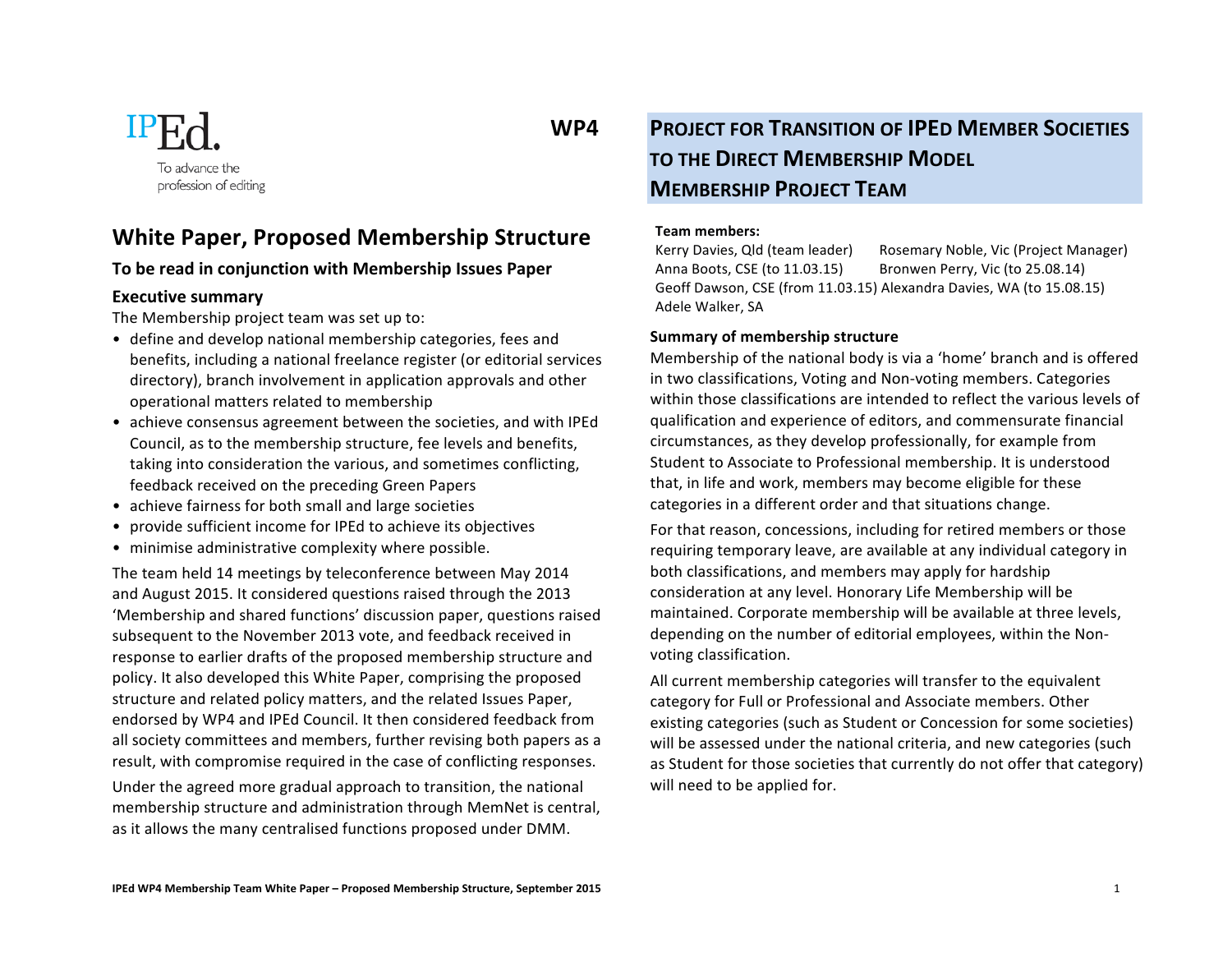| <b>Classification</b> | Category         | <b>Criteria</b>                                                                                                                                                                                                                                                                                                                                                                                                                                          | <b>Documentation</b>                                                                                                                                      | Definitions and policy considerations                                                                                                                                                                                                                                                                                                                                                                                                                                                                                                                                                                                                                                                                           | <b>Fee</b> |
|-----------------------|------------------|----------------------------------------------------------------------------------------------------------------------------------------------------------------------------------------------------------------------------------------------------------------------------------------------------------------------------------------------------------------------------------------------------------------------------------------------------------|-----------------------------------------------------------------------------------------------------------------------------------------------------------|-----------------------------------------------------------------------------------------------------------------------------------------------------------------------------------------------------------------------------------------------------------------------------------------------------------------------------------------------------------------------------------------------------------------------------------------------------------------------------------------------------------------------------------------------------------------------------------------------------------------------------------------------------------------------------------------------------------------|------------|
| Voting<br>member      | Professional     | IPEd Accredited Editor, or                                                                                                                                                                                                                                                                                                                                                                                                                               | Checked against<br>IPEd register                                                                                                                          | Eligible qualification: undergraduate or<br>postgraduate award (certificate, diploma or<br>degree) for a course of study at a recognised<br>institution, which covers substantially all<br>types of editing (see list of course providers,<br>IPEd website).<br>A person who meets the criteria for<br>Professional membership is expected to<br>apply for or renew membership as such.<br>However, personal circumstances may lead<br>a member to apply to transfer their<br>membership to another classification,<br>category or subscription type.<br>Professional members may be referees but<br>they must provide a work-related reference<br>(i.e. the applicant's work must be known to<br>the referee). | \$180      |
|                       |                  | An eligible qualification, and cumulative work<br>experience equivalent to one year of full-time<br>professional editing, and continuation of<br>substantial and regular work as a professional<br>editor, or<br>Cumulative work experience equivalent to two<br>years of full-time professional editing, as assessed<br>from submitted CV, and continuation of substantial<br>and regular work as a professional editor, as<br>attested to by applicant | Documentation of<br>eligible<br>qualification<br>Curriculum vitae<br>Two work-related<br>references<br>Curriculum vitae<br>Two work-related<br>references |                                                                                                                                                                                                                                                                                                                                                                                                                                                                                                                                                                                                                                                                                                                 |            |
| Voting<br>member      | Honorary<br>Life | Members who have made significant contributions<br>to their branch, to IPEd or the editing profession,<br>nominated by two Voting members and endorsed<br>by 75% of members present at any branch general<br>meeting and endorsed by IPEd Council, or<br>nominated by IPEd Council and endorsed by that<br>member's branch                                                                                                                               | Statement of<br>eligibility from<br>those members<br>submitting the<br>nomination                                                                         | Existing Honorary Life members will remain<br>as such.                                                                                                                                                                                                                                                                                                                                                                                                                                                                                                                                                                                                                                                          | \$0        |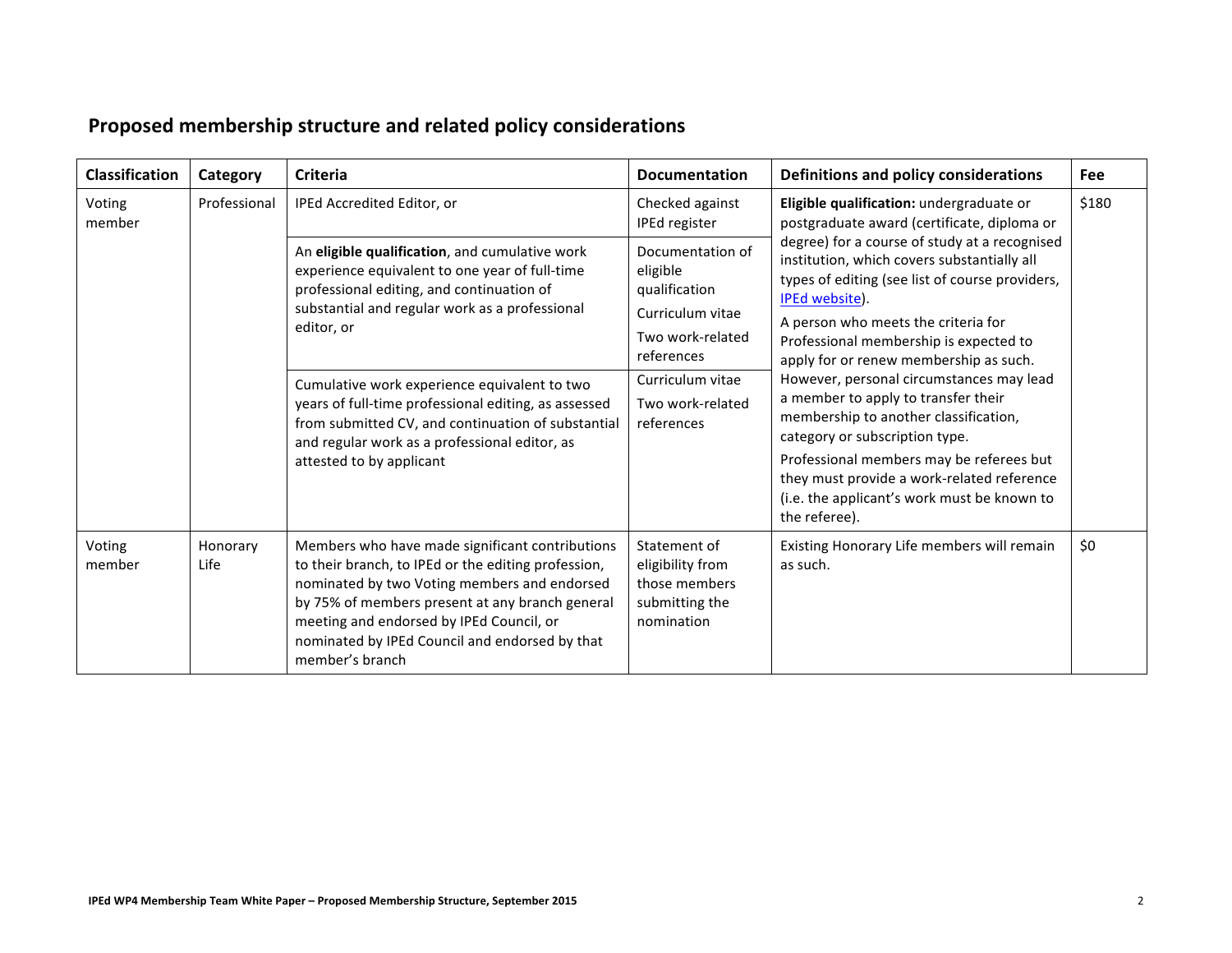| <b>Classification</b> | Category  | <b>Criteria</b>                                                                                                                                                                                                                 | <b>Documentation</b>                                                                                   | Definitions and policy considerations                                                                                                                                                                                                                                                                                                                                                                                                                                                                                                                                           | Fee                                                                                                                                                                                   |
|-----------------------|-----------|---------------------------------------------------------------------------------------------------------------------------------------------------------------------------------------------------------------------------------|--------------------------------------------------------------------------------------------------------|---------------------------------------------------------------------------------------------------------------------------------------------------------------------------------------------------------------------------------------------------------------------------------------------------------------------------------------------------------------------------------------------------------------------------------------------------------------------------------------------------------------------------------------------------------------------------------|---------------------------------------------------------------------------------------------------------------------------------------------------------------------------------------|
| Non-voting<br>member  | Associate | Anyone with an interest in editing and publishing,<br>or<br>A person whose work includes an element of<br>editing, but who does not meet Professional<br>criteria, including substantial, regular and ongoing<br>editorial work | None                                                                                                   | Members qualified as Professional but<br>without substantial, regular and ongoing<br>editorial work may apply for a transfer to<br>Associate.                                                                                                                                                                                                                                                                                                                                                                                                                                   | \$135                                                                                                                                                                                 |
| Non-voting<br>member  | Student   | Any student, full time or part time, enrolled in an<br>eligible course, and who is not eligible for<br>Professional membership                                                                                                  | Proof of current<br>enrolment (not a<br>student card)<br>Curriculum vitae                              | Eligible course: undergraduate or<br>postgraduate award course (certificate,<br>diploma or degree) at a recognised<br>institution, which covers substantially all<br>types of editing (see list of course<br>providers, IPEd website).<br>It is expected that students who qualify<br>for Professional membership by level of<br>experience or qualification should apply as<br>such, not as student members.<br>Submission of an applicant's CV should<br>attest to their eligibility for Student<br>membership.                                                               | \$65                                                                                                                                                                                  |
| Non-voting<br>member  | Corporate | Publishing companies and other businesses and<br>organisations that support the aims of IPEd                                                                                                                                    | Documentation of<br>the number of<br>editors employed<br>or under contract<br>in-house in<br>Australia | Corporate members receive admissions at<br>member rates to branch events, such as<br>general meetings, social events and<br>professional development workshops, the<br>number of admissions per event being<br>equal to the maximum number of<br>editorial staff in each of the three<br>categories, and registrations at member<br>rates for the biennial IPEd national<br>conference, the number of registrations<br>being equal to the minimum number of<br>editorial staff in each of the three<br>categories. Does not include registration<br>for the accreditation exam. | $2 - 3$<br>editorial<br>staff \$360<br>$4 - 6$<br>editorial<br>staff \$720<br>$7 - 10$<br>editorial<br>staff \$1260<br>For more<br>than 10,<br>additional<br>categories<br>will apply |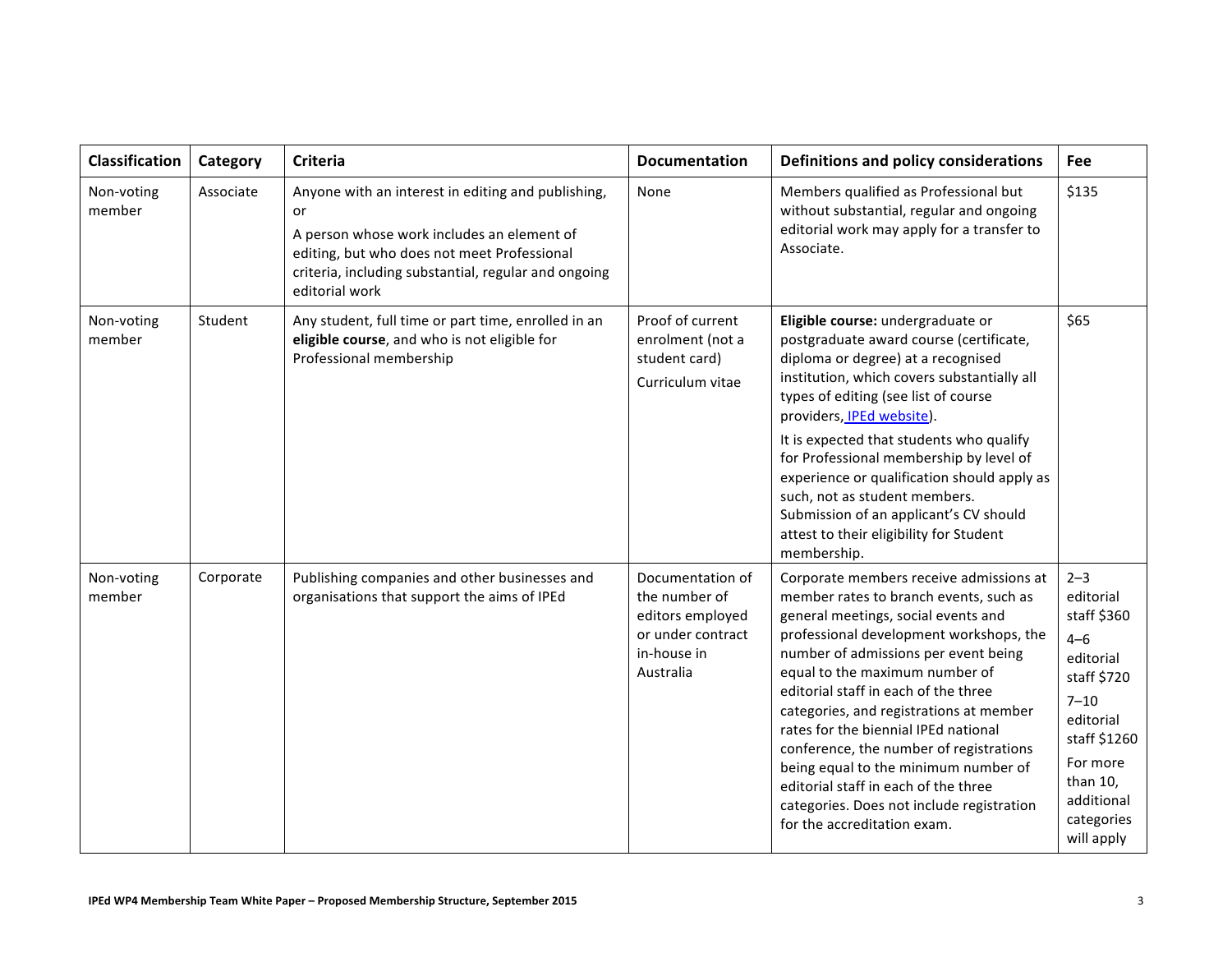### **Other policy matters**

#### **Joining and administration fee**

New members, lapsed members applying to rejoin after 12 months and those applying to change membership to a higher category (except for students applying for Associate membership) are required to pay an administration fee of \$30. The fee will not be applied to members seeking retired or temporary leave subscriptions, concessions or hardship rate.

#### **Payment of fees**

Payment of fees is required annually but may be allowed in quarterly instalments, payable by direct debit only, if requested by a member.

#### **Subscriptions for specific circumstances**

The following subscription types will be offered to members of any category. Member benefits will remain as for the category of membership current when the member applied for retired or temporary leave status, concessional membership or hardship consideration.

#### **Retired members and temporary leave (subscription type)**

Individual members of any category who are **retired** (65+ years) or who are taking **temporary leave** (minimum six months) from work are eligible for a concessional rate of \$85, regardless of whether they hold an eligible concession card. As a general guideline, they should not be working substantially in any capacity. The intent of this subscription is to ease the financial burden on members who are genuinely retired or are taking a minimum of six months' leave. An online claim form, in which the member will give a signed declaration of their circumstances, will be required.

#### **Concession-card holders (subscription type)**

Individual members of any category who hold an **eligible concession card** and provide a scan of the card may apply for a concessional fee of \$65. Eligible concession cards include Commonwealth Seniors Health Card, Centrelink-issued Pensioner Concession Card or Health Care Card (now issued by the Dept of Human Services), Veterans Affairs Pension Card.

#### **Hardship (subscription type)**

Individual members of any category undergoing **personal or financial hardship**, and who do not hold a concession card, may apply for a hardship fee of \$65. This will be considered on a case-by-case basis on application, with an online claim form in which the member will give a signed declaration of their circumstances. The member may nominate whether it is to be assessed by the relevant branch Executive, or the IPEd Membership Officer, who will make that assessment with due respect for confidentiality and consideration of the likely duration of the situation. The branch Executive will then inform the IPEd Membership Officer, or vice versa.

#### **Editorial services directory**

All voting members are eligible to subscribe for an entry in the Editorial Services Directory for an annual fee of \$40. Inclusion of Associate members in a register of Associates Available, accessible to members only, for an annual fee of \$20, will be considered at a later date.

#### **Term of membership**

The term of membership is 12 months from the date of joining or renewal. For new members of categories that require the supply of documentation for the approval process, the 'subscribed until' date of their initial term is the anniversary of the date on which their membership is approved.

#### Lapsing of membership

Membership renewal is due on the anniversary of joining and is considered unfinancial if not renewed 30 days from that date. All paid memberships lapse when the payment of the subscription is overdue by 90 days. At the end of that period, the member is deemed to have resigned, and the membership shall be recorded as inactive. Quarterly payments will also be subject to the 90-day grace period. If a lapsed member has an entry in the Editorial Services Directory that entry will also be made inactive, regardless of the date of payment for the entry.